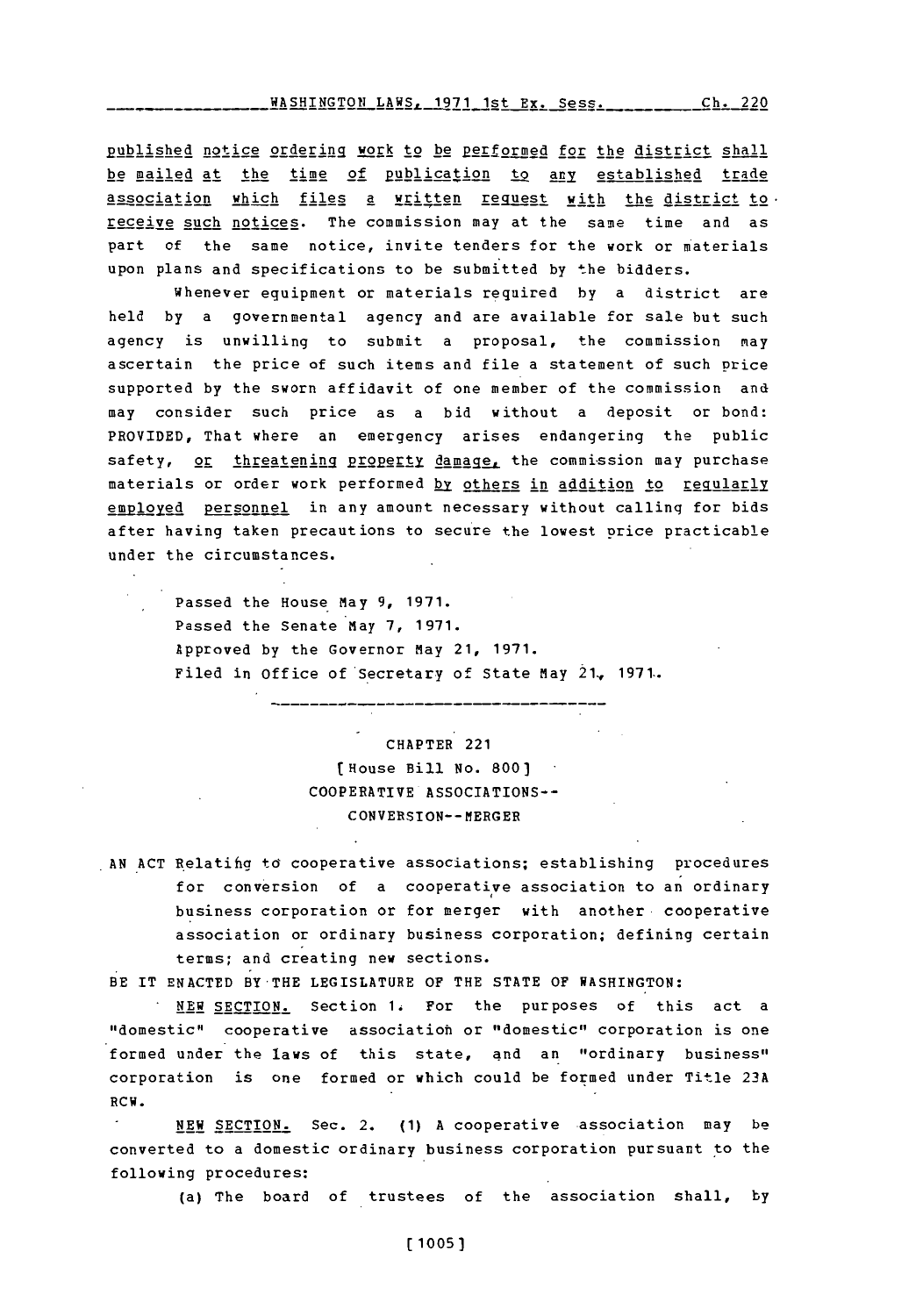**---h** 221- **- -- -- -** NG **-AH - A-** O **-s----es** <sup>S</sup>**1-7 Ch.** 221 WASHINGTON LAWS, **1971** 1st Ex. Sess.'

affirmative vote of not less than two-thirds of all such trustees, adopt a plan for such conversion setting forth:

(i) The reasons why such conversion is desirable and in the interests of the members of the association;

(ii) The proposed contents of articles of conversion with respect to items (ii) through (ix) of subparagraph (c) below; and

(iii) Such other information and matters as the board of trustees may deem to be pertinent to the proposed plan.

**(b)** After adoption **by** the board of trustees, the plan for conversion shall be submitted for approval or rejection to the members of the association at a special meeting of such members duly called and held. The notice of the meeting shall be accompanied **by** a full copy of the proposed plan for conversion or **by** a summary of its provisions. Members shall have the right to vote upon the proposal in person, or **by** written proxy, or **by** mail. If not less than two-thirds of all of the members of the association vote in *favor* thereof, the plan for conversion shall thereby be approved.

(c) Upon approval **by** the members of the association, the articles of conversion shall be executed in triplicate **by** the association **by** its president and **by** its secretary and verified **by** one of its officers and shall set forth:

(i) The dates and vote **by** which the plan for conversion was adopted **by** the board of trustees and members respectively;

(ii) The corporate name of the converted organization. The name shall **comply** with requirements for names of business corporations formed under Title **23A** RCW, and shall not contain the term "cooperative";

(iii) The purpose or purposes for which the converted corporation is to exist;

(iv) The duration of the converted corporation;

(v) The capitalization of the converted corporation and the class or classes of shares of stock into which divided, together with the par value, if any, of such shares, in accordance with statutory requirements applicable to ordinary business corporations, and the basis upon which outstanding shares of the association are converted into shares of the converted corporation;

(vi) Any provision limiting or denying to shareholders the preem-ptive right to acquire additional shares of the converted corporation;

(vii) The address of the converted corporation's initial registered office and its initial registered agent at such address;

(viii) The names and addresses of the persons who are to serve as directors of the converted corporation until the first annual meeting of shareholders of the converted corporation or until their successors are elected and qualify;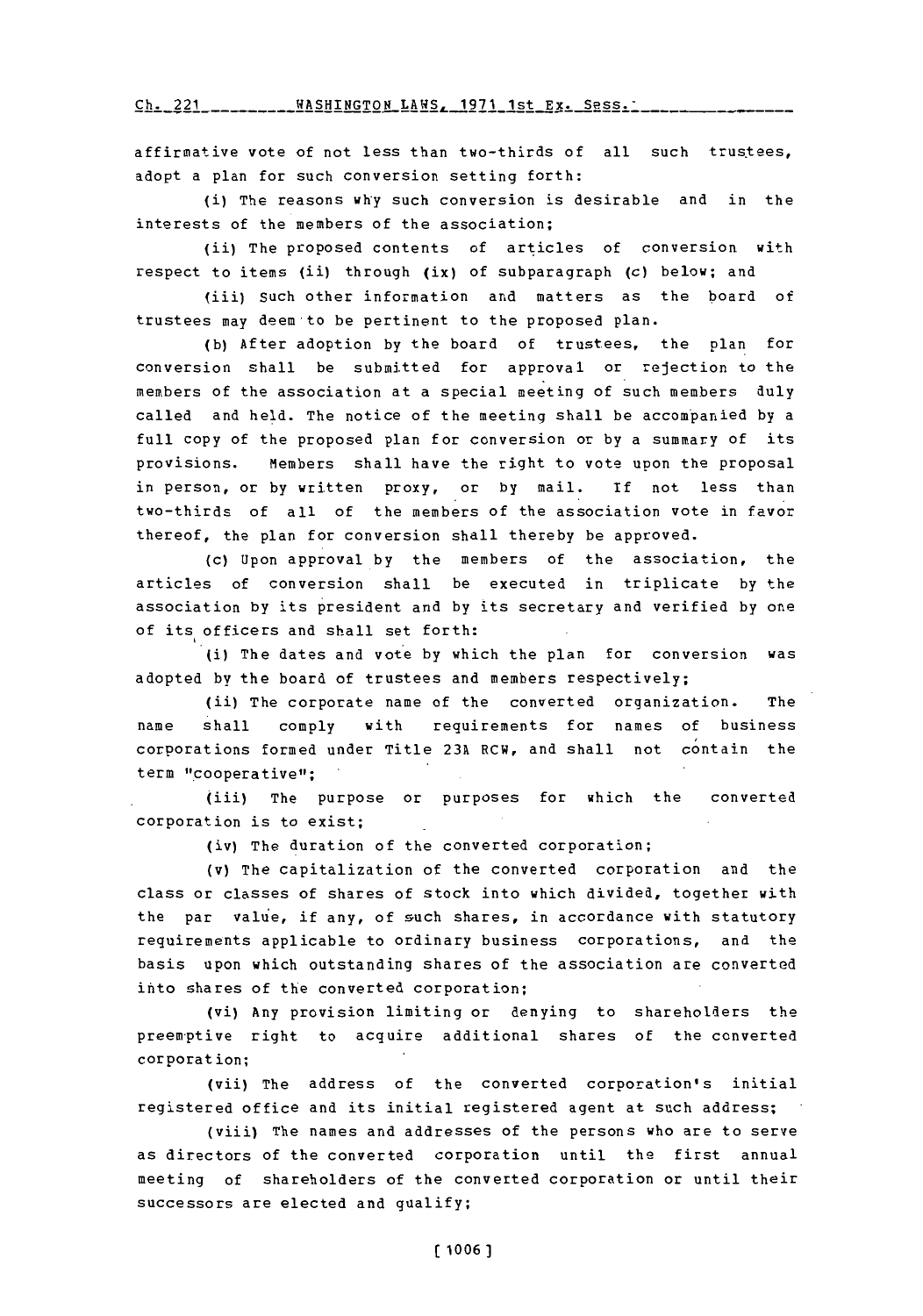WASHINGTON LAWS, **1971** 1st Ex. Sess. h21 **Ch.** 221

(ix) **Any** additional provisions, not inconsistent with law. provided for **by** the plan for conversion for the regulation of the internal affairs of the converted corporation, including any provision restricting the transfer of shares or which under Title **23A** RCW is required or permitted to be set forth in bylaws.

**(d)** The executed triplicate originals of the articles of conversion shall" be delivered to the secretary of state. **if** the secretary of state finds that the articles of conversion conform to law, he shall, when all the fees have been paid as in this section prescribed:.

(i) Endorse on each of such originals the word "Filed", and the month, day and year of such filing;

(ii) File one of such originals in his office; and

(iii) Issue a certificate of conversion to which he shall affix one of such originals.

The certificate of conversion together with the original of the articles of conversion affixed thereto **by** the secretary of state, and the other remaining original shall be returned to the converted corporation. The remaining original shall be filed in the office of the county auditor of the county in which the converted corporation's registered office is situated. The original affixed to the certificate of conversion shall be, retained **by** the converted corporation.

(e) Upon filing the articles of conversion the converted corporation shall pay, and the secretary of state and county auditor shall collect, the same filing and license fees as for filing with them respectively of articles of incorporation of a newly formed business corporation similarly capitalized.

(2) Upon issuance **by** the secretary of state of the certificate of conversion, the conversion of the cooperative association to an ordinary business corporation shall become effective; the articles of conversion shall thereafter constitute and be treated in like manner as articles of incorporation; and the converted corporation shall be subject to all laws applicable to corporations formed under Title **23A** RCW, and shall not thereafter be subject to laws applying only to. cooperative associations. The converted corporation shall constitute and be deemed to constitute a continuation of the corporate substance of the cooperative association and the conversion shall in no way derogate from the rights of creditors of the former association.

**(3) A** member of the cooperative association who dissents from the plan for conversion shall have the same right of dissent and payment and in accordance with the same applicable procedures, as are provided for dissenting shareholders with respect to merger **of** ordinary business corporations under chapter 23A.24 RCW.

**NEW** SECTION. Sec. **3. (1) A** cooperative association may merge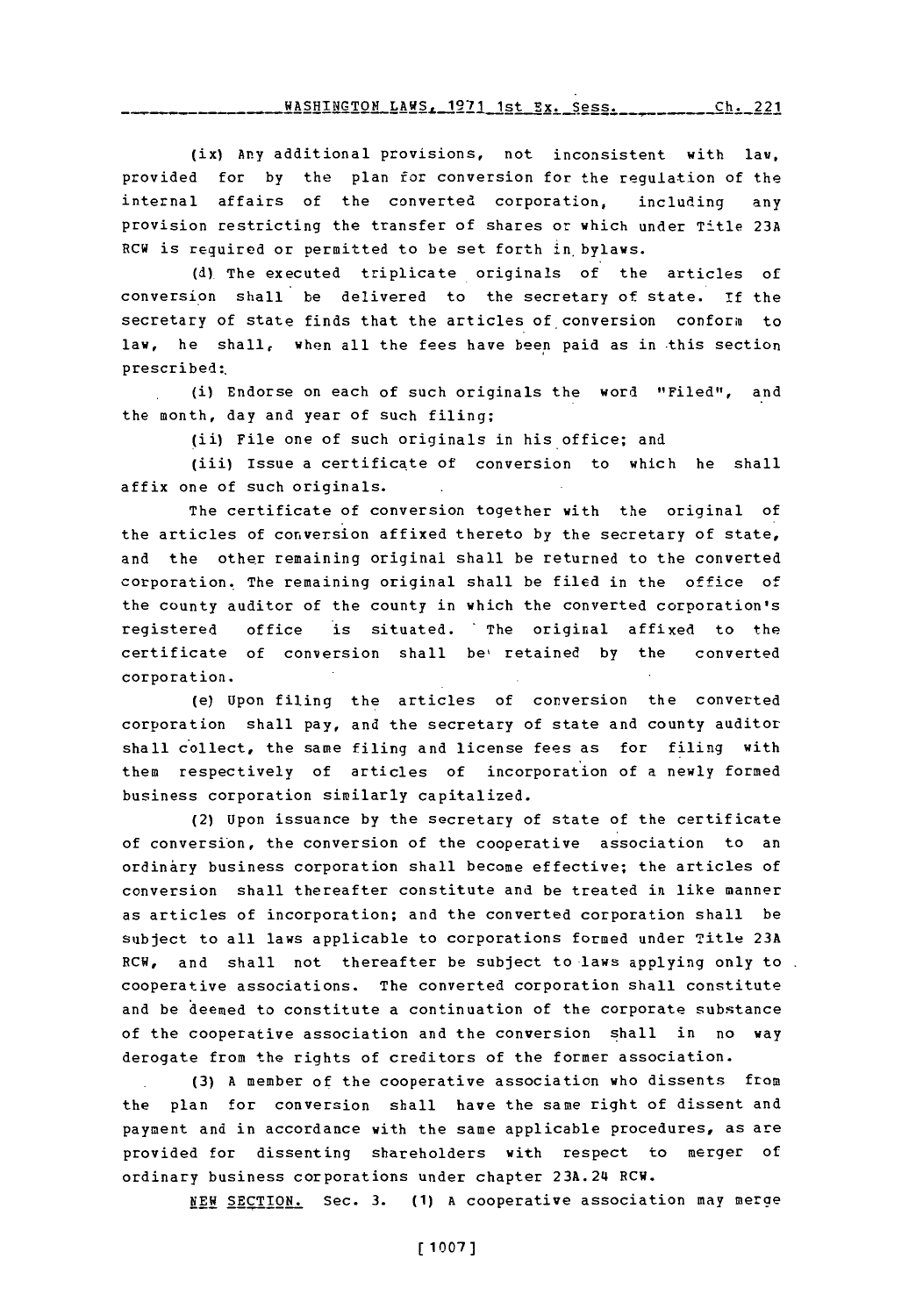$Ch. 221$  \_\_\_\_\_\_\_\_\_ WASHINGTON LAWS, 1971 1st Ex. Sess.

with one or more domestic cooperative associations, or with one or more domestic ordinary business corporations, in accordance with the procedures and subject to the conditions set forth or referred to in this section.

(2) If the merger is into another domestic cooperative association, the board of trustees of each of the associations shall approve **by** vote of not less than two-thirds of all the trustees, a plan of merger setting forth:

(a) The names of the associations proposing to merge;

**(b)** The name of the association which is to be the surviving association in the merger;

(c) The terms and conditions of the proposed merger;

**(d)** The manner and basis of converting the shares of each merging association into shares or other securities or obligations of the surviving association;

(e) **A** statement of any changes in the articles of association of the surviving association to be effected **by** such merger; and

**(f)** Such 'other provisions with respect to the proposed merger as are deemed necessary or desirable.

**(3)** Following approval **by** the boards of trustees, the plan of merger shall be submitted to a vote of the members of each of the associations at special meetings of the members called for- the purpose. The notice of the meeting shall be in writing stating the purpose or purposes of the meeting and include or be accompanied **by** a copy or summary of the plan of merger. At the meeting members may vote upon the proposed merger in person, or **by** proxy, or **by** mailed ballot. The affirmative vote of not less than two-thirds of all of the members of the association shall be required for approval of the plan of merger.

(4) Upon approval **by** the members of the associations proposing to merge, articles of merger shall be executed in triplicate **by** each association **by** its president and **by** its secretary and verified **by** one of the officers of each association signing such articles, and shall set forth:

(a) The plan of merger;

**(b)** As to each association, the number of members and number of shares outstanding; and

**(c)** As to each association, the number of members who voted for and against such plan, respectively.

**(5)** Triplicate originals of the articles of merger shall be delivered to the secretary of state. If the secretary of state finds that such articles conform to law, he shall, when all fees have been paid as in this section prescribed:

(a) Endorse on each of such originals the word "Filed", and the month, day and year of such filing;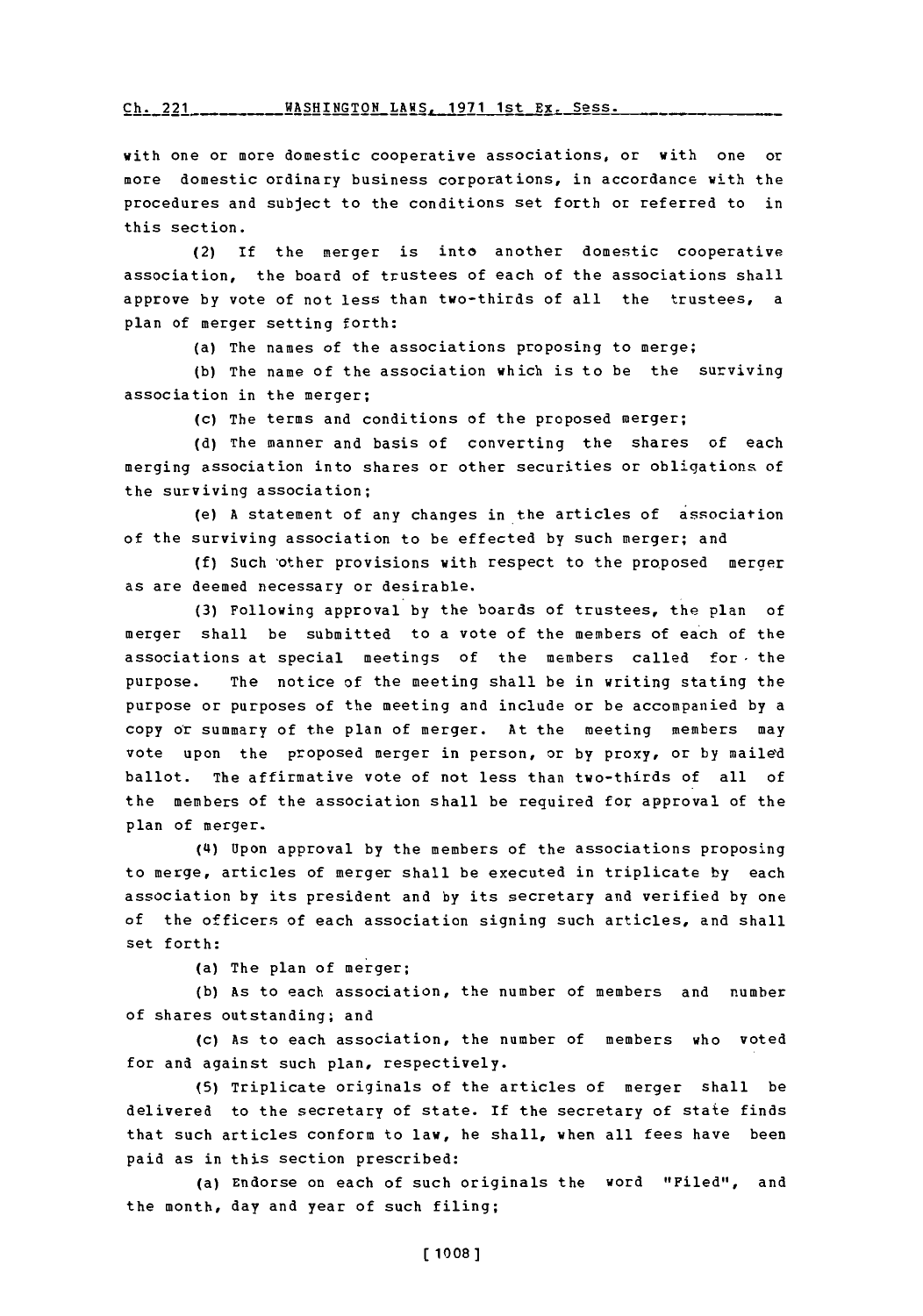WASHINGTON LAWS, 1971 1st Ex. Sess. Ch. 221

**(b)** File one of such originals in his office; and

(c) Issue a certificate of merger to which he shall affix one of such originals.

**(6)** The certificate of merger,, together with the duplicate original of the articles of merger affixed thereto **by** the secretary of state, and the other remaining original, shall be returned to the surviving association or its representative. Such remaining original shall then be filed in the office of the county auditor of the county in which the principal place of business of the surviving association is located. If the principal place of business of the merged association has been located in a different county from that of the s urviving association, a copy of the articles of merger, certified **by** the secretary of state, shall likewise be filed with the county auditor of such different county.

**(7)** For filing articles of merger hereunder the secretary of state and county auditor shall charge and collect the same fees, respectively, as apply to filing of articles of merger of ordinary business corporations.

**(8)** If the plan of merger is for merger of the cooperative association into a domestic ordinary business corporation, the association shall follow the same procedures as hereinabove provided for merger of domestic cooperative associations and the ordinary business corporation shall follow the applicable procedures set forth in chapter **23A.20** RCW.

**(9)** At any time prior to filing of the articles of merger, the merger may be abandoned pursuant to provisions therefor, if any, set forth in the plan of merger.

**(10) A** member of a cooperative association, or shareholder of the ordinary business corporation, who dissents from the plan of merger shall have the same right of dissent and payment and in accordance with the same applicable procedures, as are provided for dissenting shareholders with respect to merger of ordinary business corporations under chapter 23A.24 RCW.

**NEW SECTION.** Sec. £4. **(1)** Upon issuance of the certificate of merger **by** the secretary of state, the merger of the cooperative association into another cooperative association or ordinary business corporation, as the case may be, shall be effected.

(2) When merger has been effected:

(a) The several parties to the plan of merger shall be a single cooperative association or corporation, as the case may be, which shall be that cooperative association or corporation designated in the plan of merger as the survivor.

**(b)** The separate existence of all parties to the plan of merger, except that of the surviving cooperative association or corporation, shall cease.